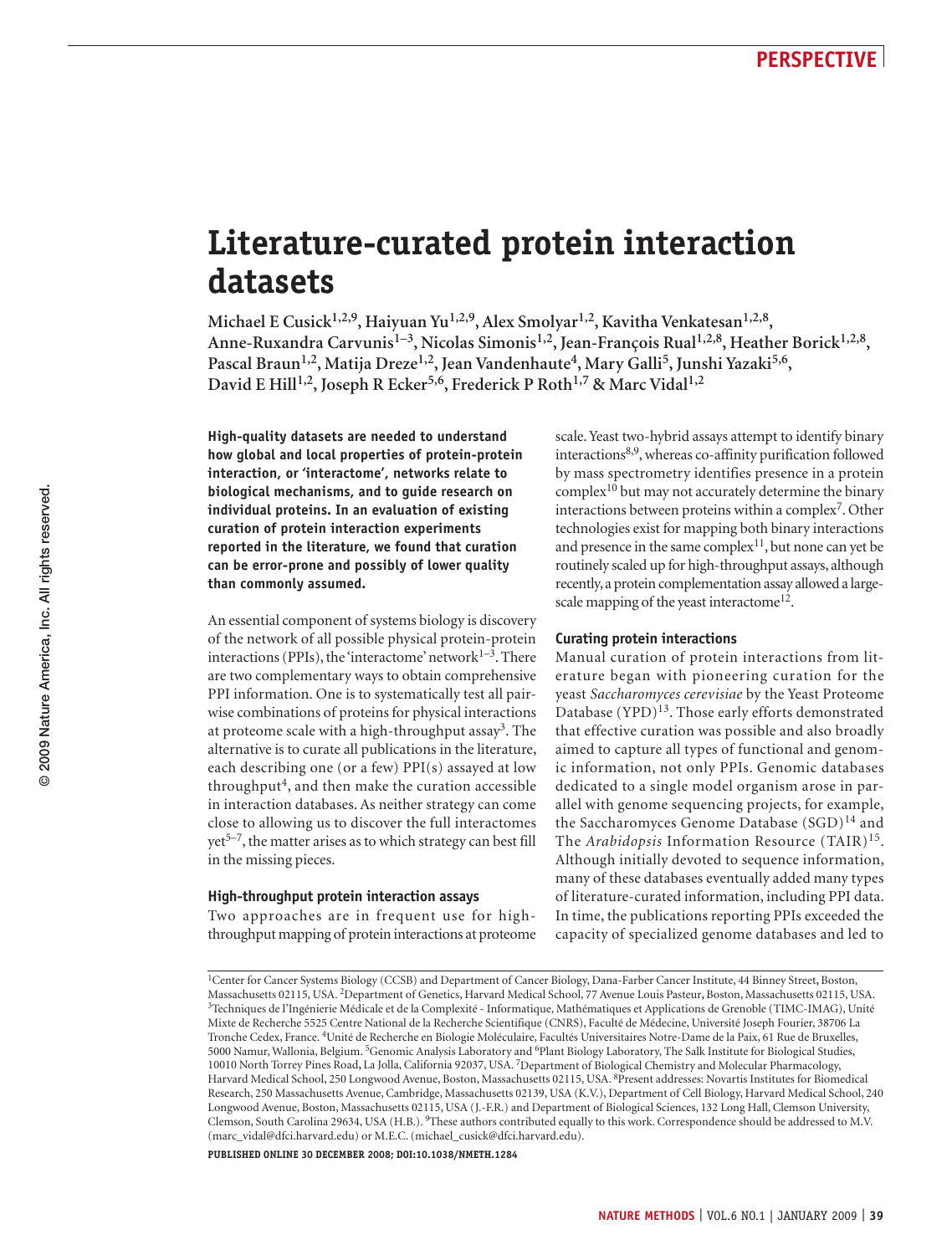### **BOX 1 inter0logs**

Interologs are *in silico* predictions of protein interactions in one species between a pair of proteins whose orthologs are known to interact in another species $62-64$ . The assumption that interologs are more likely true than not is widely held<sup>65,66</sup>. Recent evaluations have now revisited this assumption in several ways24,67.

The most important question is where to draw the line for interspecies transfer. For instance, is mouse-human transfer close enough but more evolutionarily distant mammals not close enough? Actually, it is not the species relatedness but the sequence relatedness that really matters. Interolog transfers are only accurate for especially high sequence similarity<sup>24,64</sup>. Hence, interolog predictions with low sequence conservation should not be accepted, even between closely related species<sup>24</sup>.

Investigations of intrinsic disorder in proteins have also unsettled the certainty that protein interactions are highly conserved. There are two types of interacting surfaces in proteins. Domain-domain interactions are more prevalent in stable protein complexes, whereas domain-disorder interactions are more transient<sup>2,68,69</sup>. Domain-disorder interactions evolve much faster than domain-domain interactions<sup>70</sup>. The proportion of protein interactions that are of the domain-disorder type versus the domain-domain

the creation of databases dedicated to PPIs, for example, the Munich Information Center for Protein Sequence (MIPS) protein interaction database<sup>16</sup>, the Biomolecular Interaction Network Database (BIND)<sup>17</sup>, the Database of Interacting Proteins (DIP)<sup>18</sup>, the Molecular Interaction database (MINT)<sup>19</sup> and the protein Interaction database  $(IntAct)^{20}$ . More recent PPI curation efforts, the Biological General Repository for Interaction Datasets (BioGRID)21 and the Human Protein Reference Database  $(HPRD)^{22}$ , have attempted larger-scale curation of data from more manuscripts and more interactions.

#### **High-throughput efforts versus literature curation**

High-throughput approaches contrast in several attributes with literature-curation strategies (**Table 1**). Literature-curated collections represent the accumulation of thousands of small-scale, 'hypothesisdriven' investigations, whereas high-throughput experiments are 'discovery-based', designed to discover new biology without a priori expectations of what could be learned. Because literature-curated datasets are hypothesis-driven, biological functions of interacting proteins often, though not always, can be inferred from the actual study design. Discovery-based high-throughput datasets do not present this advantage, though function can sometimes be inferred through additional analyses $^{23}$ . Hypothesis-driven studies set up an inevitable study  $bias<sup>7</sup>$ , in that what has been successfully investigated before tends to be investigated again, whereas high-throughput screens avoid study bias<sup>24</sup>. The completeness, or the portion of the proteome that has been tested for interactions<sup>5</sup>, can be precisely estimated in a carefully designed high-throughput study<sup>5,7,25</sup>, but this is not so even for the largest literature-curated datasets because negative results, the pairs tested but not found to interact, are almost never reported.

Estimating reliability—the portion of reported interactions that are valid (and hence reproducible)-is daunting. For highthroughput datasets, the introduction of an empirical framework type is not known, even approximately, for any species. Still, the likely considerable proportion of poorly conserved domain-disorder interactions means that the proportion of nonconserved interactions is substantial<sup>24</sup>.

In the one experimental test of interologs so far, only onethird of the sample set of yeast interactions found by yeast two-hybrid were reproduced by yeast two-hybrid between the *C. elegans* orthologs<sup>63</sup>. Perhaps the large evolutionary distance between yeast and worm precluded a higher success rate, and mouse-human interologs might have a better success rate, but that supposition has not been experimentally tested.

In light of all these reappraisals, curation policies are changing. For instance, one interaction database has stopped transferring nonhuman interactions to human<sup>19</sup>, a change from earlier practice<sup>48</sup>. Other interaction databases may follow suit. Alternatively, those interactions predicted by interolog extrapolation could be explicitly delineated in databases from those experimentally demonstrated, so the user could chose the appropriate data to examine. Either policy becomes complicated because species of the interactors are not often provided in publications<sup>30,33</sup>. Overall, it would seem best practice to only curate the species for which there is direct experimental evidence; in reality, doing so is difficult.

for interactome mapping now allows experimental estimation of reliability parameters<sup>5</sup>. Previously, reliability of high-throughput datasets was routinely estimated by measuring the overlap with a reference set of gold-standard positives (GSP). Several caveats must be considered when constructing GSPs. The assays used to generate a GSP have to match as closely as possible the assays used to generate the experimental dataset, especially indirect co-complex versus binary representation<sup>7</sup>. A GSP should be as unbiased as possible, sampling all, or at least most, parts and processes of the cell26, and a GSP must be of the highest reliability and reproducibility<sup>27</sup>.

Literature-curated datasets are used for appraisal of the reliability of experimental PPI datasets, for predicting PPIs, for predicting other features such as protein function and for benchmarking datamining methodologies<sup>28–30</sup>. In these efforts, the superior reliability of literature-curated PPI datasets, versus high-throughput datasets, is generally presumed. High-quality reference datasets of PPIs are integral for empirical estimation of the reliability and size of interactome maps<sup>5,7,25,27</sup>. Confidence in literature curation is accordingly a prerequisite for generating useful reference datasets. Whether literature-curated PPI datasets really have exceptional reliability has not been thoroughly investigated.

| <b>Table 1</b>   Comparison of strategies toward completing an |  |  |
|----------------------------------------------------------------|--|--|
| interactome map                                                |  |  |

| Attribute            | High-throughput               | Literature-curated                 |
|----------------------|-------------------------------|------------------------------------|
| Investigation        | Discovery-based               | Hypothesis-driven                  |
| Functional inference | Determinable from<br>network? | Determinable from study<br>design? |
| Study bias           | Unbiased                      | <b>Biased</b>                      |
| Completeness         | Estimable                     | Inestimable                        |
| Reliability          | Determinable                  | Indeterminable                     |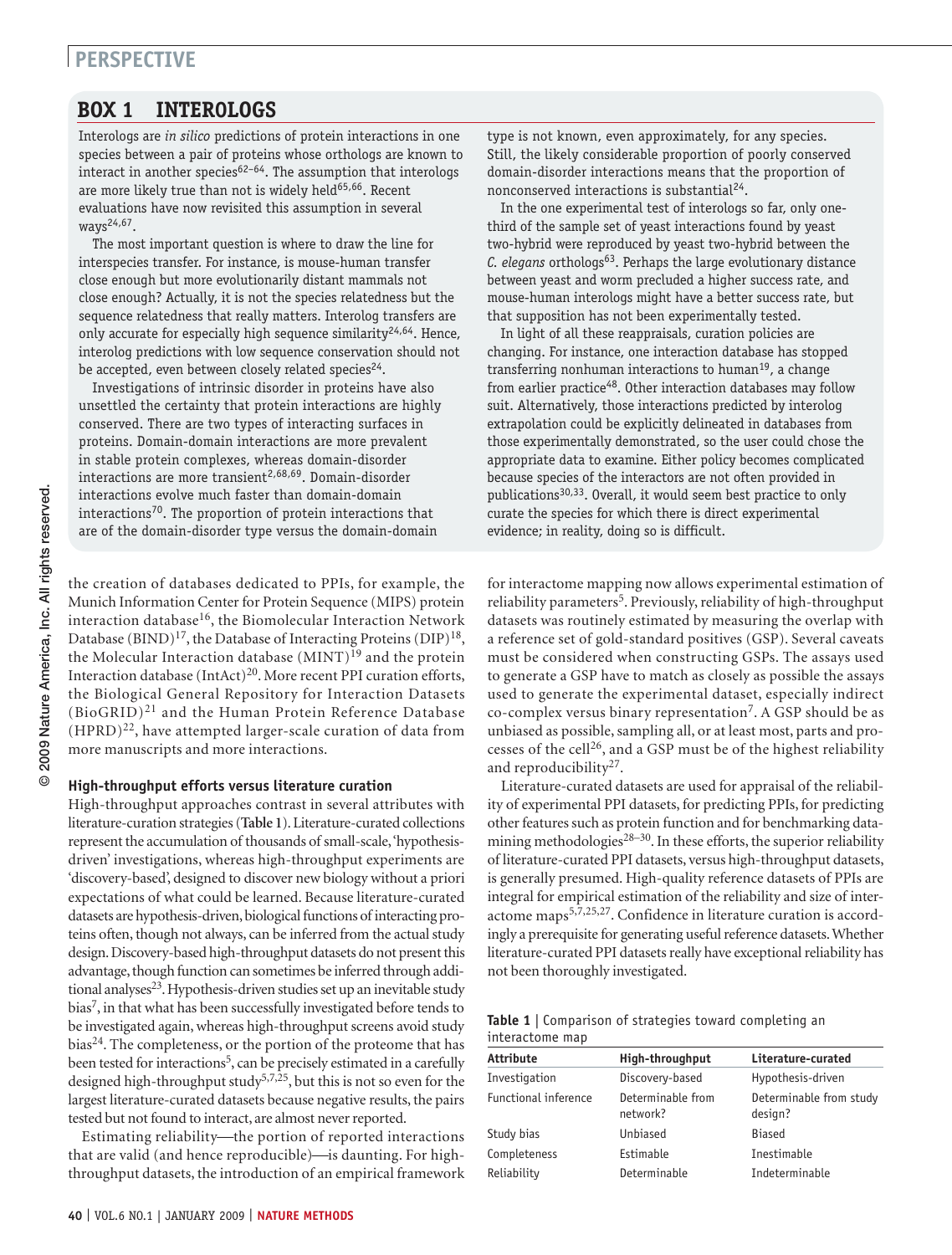### **Completeness and replication of literature-curated datasets**

As PPIs supported by multiple publications should be more reliable than those supported by only a single publication, we assessed the proportion of multiply supported PPIs for yeast. We ranked the 11,858 literature-curated yeast PPIs in BioGRID21 (LC-all downloaded in mid-2007). Only 25% of LC-all PPIs have been described in multiple publications (**Fig. 1**), with just 5% and 2% of these pairs described in ≥3 or ≥5 publications, respectively. More than 75% of LC-all PPIs were thus described in a single publication. Consistent with this low portion of multiply supported PPIs, experimental retests have demonstrated a significantly lower quality for singly supported versus multiply supported literature-curated PPIs for yeast<sup>7</sup>.

Similar investigations for human and for *Arabidopsis thaliana*  showed comparably low proportions of multiply supported PPIs. In the initial search space of  $\sim$ 7,000  $\times$  7,000 genes for a first-draft human interactome mapping project, there are 4,067 binary literature-curated interactions<sup>31</sup>. Only 15% of these PPIs have been described in multiple publications (**Fig. 1**), with just 5% and 1% described in ≥3 or ≥5 publications, respectively. More than 85% of human PPIs in the literature-curated set are supported by a single publication, greater than the 75% for yeast. The set of *Arabidopsis* PPIs was collected from the only two protein-interaction databases that curate *Arabidopsis* protein interactions, TAIR<sup>15</sup> and IntAct<sup>20</sup>. The *Arabidopsis* PPI dataset has fewer interactions supported by data in multiple manuscripts than yeast or human (**Fig. 1**), with just 1% and 0.1% described in ≥3 or ≥5 publications, respectively, with 93% of available *Arabidopsis* literature-curated PPIs supported by data in only a single publication. All told, the number of PPIs supported by data in multiple publications is small.

Literature-curated datasets are reported to be composed primarily of small-scale experiments<sup>21,32</sup>. To assess the presumption that PPI databases are small-scale, we measured the proportion of total PPIs identified in high-throughput experiments. For yeast, we ranked the 8,933 interactions supported by data in a single publication by the number of distinct PPIs reported in each corresponding publication (**Fig. 2a**). More than 60% of protein pairs were curated from manuscripts that described more than 10 interactions, all extracted from 6% of all the manuscripts curated. One-third of the total interactions came from less than 1% of all manuscripts that each describe 100 or more interactions (**Fig. 2a**), which would reasonably be considered high-throughput. Thus, the yeast literature-curated dataset of PPIs supported by a single publication record is not composed solely of validated interactions from small-scale studies but has a marked portion of PPIs derived from high-throughput experiments. We similarly analyzed a dataset of human curated PPIs<sup>31</sup> and found that this human PPI dataset is predominantly low-throughput (**Fig. 2b**), possibly because at the time these PPIs had been downloaded from the databases few medium- to high-throughput experiments had been published. For *Arabidopsis,* the proportion of the total literature-curated interactions derived from medium to highthroughput manuscripts is about the same as for yeast (**Fig. 2c**). In sum, many available literature-curated PPI datasets are populated widely by PPIs from high-throughput experiments.

As an assessment of the completeness for literature-curated datasets is not possible (**Table 1**), we evaluated database overlaps as a surrogate for completeness, on the argument that different PPI databases should curate from the same set of PubMed reports. BioGRID reports the greatest completeness for yeast but is not yet



**Figure 1** | Distribution of the number of published manuscripts supporting each interaction. Data are from the dataset of yeast protein interactions downloaded from the BioGRID<sup>21</sup> database, the literature-curated dataset of human protein interactions, and the literature-curated dataset of *Arabidopsis* protein interactions.

a participating member of the International Molecular Exchange  $(IMEx)$  consortium<sup>33,34</sup>, so we could not use this database for this analysis. The three IMEx members that do substantial curation of yeast PPIs (MINT, IntAct and DIP) had surprisingly low overlap of curated PPIs (**Fig. 3a**). That the overlap is so small after years of intense curation of protein interactions is reason for concern. The small overlap is not due to differential curation of highthroughput data, as removal of the six largest PPI reports $35-40$ still left small overlaps, especially of IntAct with the other two databases (**Fig. 3a**).

Are the small overlaps due to curating different manuscripts or to differential curation of data from overlapping sets of manuscripts? The answer seems to be that vastly different sets of manuscripts are curated because the curation of PubMed reports also shows small overlap (**Fig. 3b**). For multiply supported interactions (those reported in two or more published studies), the low overlap remains (**Fig. 3c**), though the number of interactions drops greatly. Hence even the most heavily investigated interactions, those most likely to be multiply curated, do not seem to be comprehensively covered. In sum, surrogate estimates of completeness of literature-curated datasets, at least for yeast, suggest that coverage of curated literature is far from comprehensive.

These investigations suggest, but in no way demonstrate, that literature-curated PPIs may not have the high reliability often attributed to them. There has not yet been any intensive investigation of the actual reliability of literature-curated PPI datasets. To do so, we recurated representative samples of existing literature-curated PPI datasets for three model organisms-yeast (*Saccharomyces cerevisiae*), human and plant (*Arabidopsis thaliana*)—and found that the literature curation of PPI publications can be less than impeccable.

#### **Estimating curation reliability by recuration**

For yeast, we recurated in detail 100 randomly selected pairs from the yeast dataset of singly supported interactions (**Fig. 1**). After evaluating several relevant criteria, we assigned each interaction a score of 0 (no confidence), 1 (low confidence or unsubstantiated) or 2 (substantiated or of high confidence) (see detailed protocol below).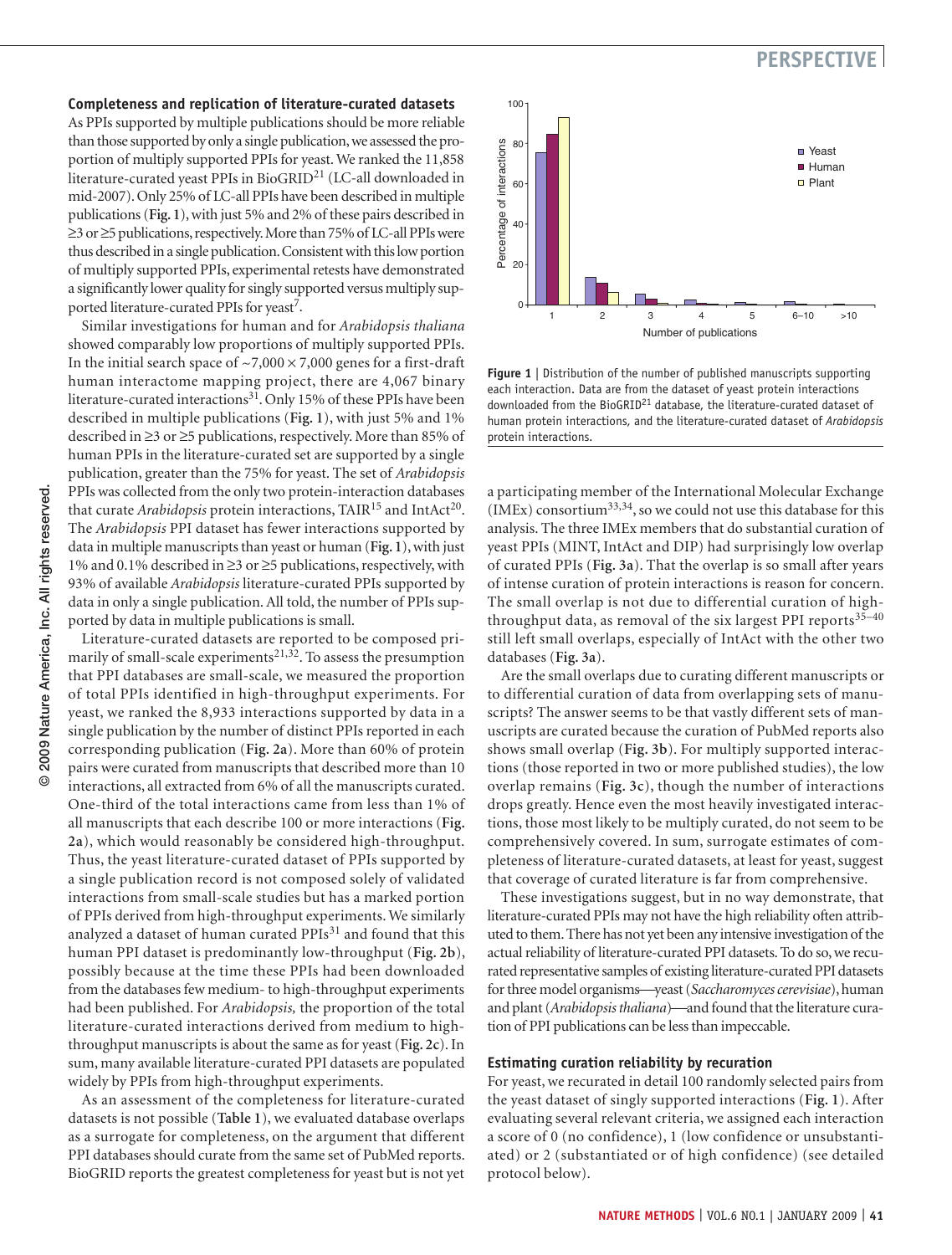

**Figure 2** | Distribution of the publications in literature-curated datasets by the number of interactions reported in the publication. (**a**–**c**) Distribution in the yeast (**a**), human (**b**) and *Arabidopsis* (**c**) literature-curated PPI datasets supported by a single publication.

The results of this recuration (**Fig. 4a** and **Supplementary Table 1** online) showed that 25% of the sampled interactions could be substantiated whereas three-quarters were not. Of the interacting pairs in the sample, 35% were incorrectly curated. These

observations explain the poor reliability, relative to high-throughput datasets, of the singly supported literature-curated dataset in both computational and experimental comparative analyses<sup>7</sup>.

For human PPI recuration, we prepared two curation datasets. One was a presumed high-confidence literature-curated dataset of interactions (LC-multiple) within the initial search space of  $\sim$ 7,000  $\times$ 7,000 genes for a first-draft human interactome mapping project<sup>31</sup> corresponding to pairs reported two or more times (two different PubMed identifiers) and curated in two or more databases (the five databases used were  $HPRD^{22}$ ,  $BIND^{41}$ ,  $MINT^{19}$ , MIPS mammalian database<sup>16</sup> and DIP<sup>18</sup>). From within this small (275 multiply supported interactions) 'hypercore' set of protein interactions<sup>31</sup>, 188 interactions were left for recuration, after excluding homodimers.

The other dataset was a lower-confidence literature-sampled dataset of 188 interactions, generated by randomly selecting interactions from the initial search space<sup>5</sup>. Most of these interactions have one publication linked to the interaction, but because sampling was random, several interactions had been reported in more than one publication.

In the LC-multiple recuration set, 38% of the initial curation unit values (defined in **Table 2**) were wrong (**Fig. 4b** and **Supplementary Table 2** online). The most common errors were wrong species (assignment to a species other than human (**Box 1**)) and absence of a binding experiment supporting the interactions. Although 40% of the human LC-multiple interactions were not supported by multiple publications after recuration, most of these interactions were supported in only one manuscript instead of two or more, perhaps constituting a 'secondary' dataset of reduced confidence (**Supplementary Table 2**).

For the presumably lower confidence literature-sampled dataset of 160 interacting pairs (after removing interactions that had more than one supporting publication), 45% of interactions were not validated (**Fig. 4c** and **Supplementary Table 3** online) and 55% were validated. Almost half of the randomly sampled interactions were not supported by recuration. The most common errors here were wrong species and wrong protein name (**Fig. 4c**).

Yeast and human have the largest amount of curated literature in interaction databases $21,42$ . A model organism with fewer curated interactions might yield different results. We curated 100 higherconfidence protein interactions of *Arabidopsis* from the two interaction databases that curate *Arabidopsis*, TAIR<sup>15</sup> and IntAct<sup>20</sup>. The results were improved relative to the yeast or human results, as 6 interactions and 24 curation units were scored incorrect (**Supplementary Table 4** online and **Table 2**). We scored the 24 errors as follows: 9 as 'no binding experiment'; 6 as 'no binding partner'; 6 as 'indirect'; and 3 as 'wrong protein'. The improved results for *Arabidopsis* likely reflect a smaller research community whose members can maintain uniformity in gene and protein names<sup>15</sup>.

#### **Why is reliability of literature curation so low?**

Our findings of large error rates in curated protein interaction databases, at least for yeast and human, are consistent with recent hints that the quality of literature-curated datasets may not be as high as widely perceived<sup>23,29,43-45</sup>. Perhaps occasionally curator error is responsible. However, we suggest that the errors are due not so much to curators but to the simple reality that extracting accurate information from a long free-text document can be extremely difficult. Gene name confusion is particularly thorny<sup>30,46</sup>. An example from our curated yeast sample illustrates the difficulties. A purification with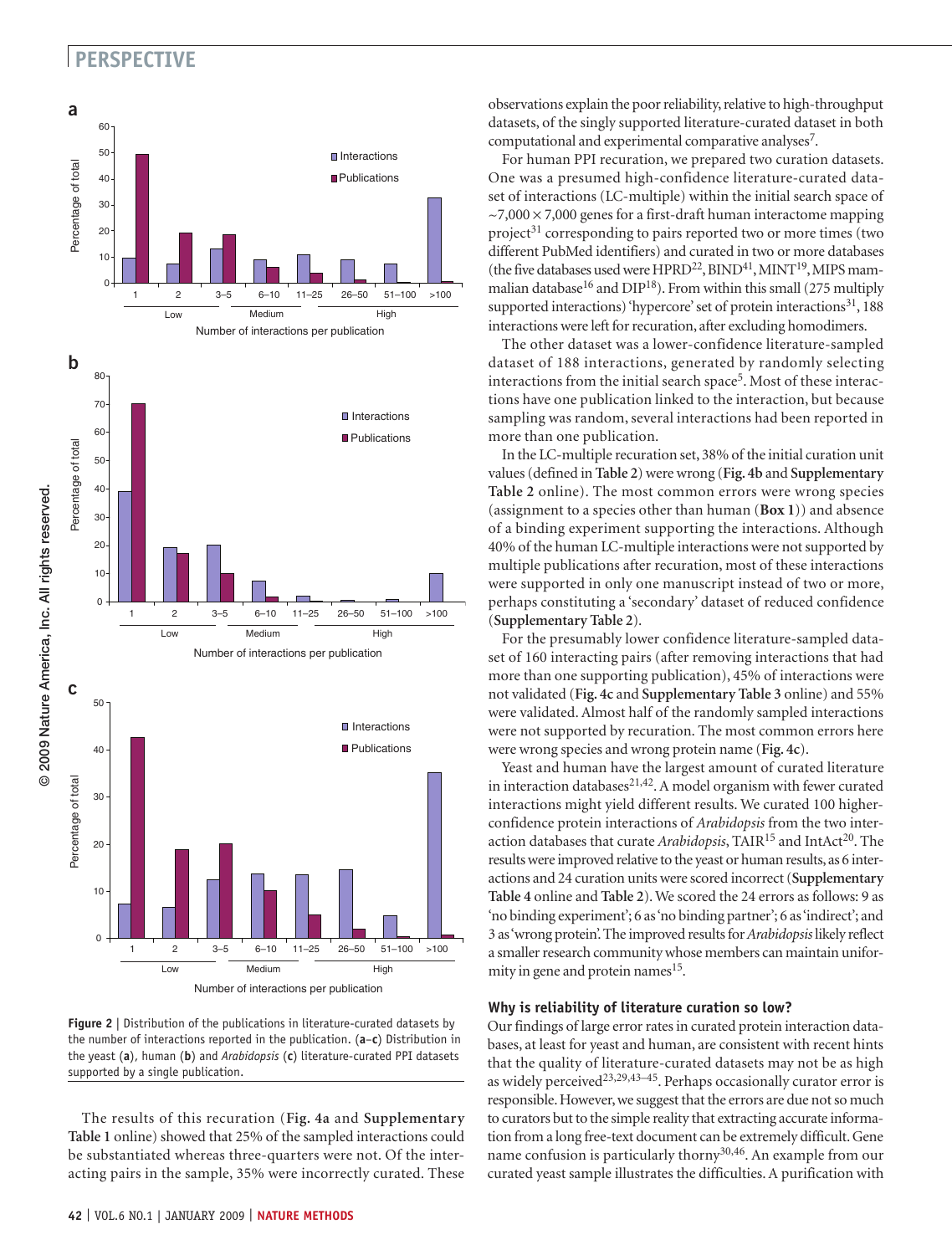a tandem affinity purification tag with Vps71/Swc6 (slash separates synonymous approved names) as bait $47$  pulls down a protein named Swc3, but double-checking this finds that the coresponding open reading frame is actually *SWC3* (locus name YAL011w), and not the *ALR1*/*SWC3* (locus name YOL130w) open reading frame curated in the database. A shared synonym thoroughly muddled the curation.

Common curation practice has been to score equally every interaction reported in a publication<sup>21,48</sup>, even though common experimental practice consists of first screening for new interacting proteins, then focusing on and substantiating one or a few of the most interesting interactions while leaving the others aside. Perhaps more curator judgment is needed, applying higher ranking to verified interactions and lower ranking to unverified 'along for the ride' interactions. Users can then choose the confidence level suitable to their needs. Given the demands of systems biology, perhaps biological databases should no longer serve as mere repositories of data but should appraise data<sup>49</sup>. Recent small incremental steps at developing a confidence score for curated PPIs have been taken<sup>50,51</sup>.

The difficulty of literature curation is often underappreciated $4,21,30$ . The lack of formal representation of PPIs in published manuscripts makes it difficult, if not impossible, to extract the PPI data in usable form. Designation of the species of origin of the protein interactors, an absolutely critical piece of information, is often buried or lacking altogether; protein or gene name synonyms used in a particular manuscript are hard to trace back to the canonical protein or gene names, especially in older manuscripts; and standardized descriptions, sometimes all description, of the methods used are absent. Faced with these difficulties, the curator is forced either to omit the information altogether (curated false negative) or make an educated guess, even though guesses, albeit educated ones, are often erroneous (curated false positive). The small overlaps noted between curated yeast interactions in different databases (**Fig. 3**) might be due to differential treatments of potential curated false negatives.

Our observations that literature-curated datasets have inherent reliability difficulties should influence thinking about proper generation of positive reference sets<sup>29</sup>. Already the human positive reference sets generated in our sampled recuration efforts have proven useful in multiple investigations<sup>5,27,52</sup>.

It is still rarely doubted that literature-curated interactions are better than datasets generated with any high-throughput technology6,21,53,54. Our findings lead us to argue otherwise. If rigorously carried out, high-throughput experimental PPIs can be of higher quality than literature-curated interactions<sup>5,25,27</sup>.

#### **Improving reliability of literature-curated PPI datasets**

The difficulty of curation arises partly because PPI data are not submitted to databases in standardized format upon publication<sup>55,56</sup>, unlike DNA-sequence or protein-structure data. The difficulty that curators have in extracting PPI information from manuscripts has led to the promulgation of the minimal information about a molecular interaction experiment (MIMIx) initiative<sup>55</sup>. MIMIx standardizes the presentation of PPI information in published manuscripts regarding species, protein names, methodological descriptions and protein identifiers, making it easier for curators to extract the pertinent information<sup>33</sup>. Once widely promulgated, which should come about sooner if the structured digital abstract<sup>57,58</sup> project gains traction, MIMIx will greatly improve curation such that the erroneous curation uncovered here will be lessened. Other minimal information initiatives



**Figure 3** | Overlaps of reported curation for yeast PPIs. (**a**) Overlaps of the total number of reported binary PPIs or after removing the largest high-throughput yeast PPI reports (numbers in parentheses). (**b**) Overlaps of the PubMed reports curated. (**c**) Overlaps after removing multiply supported interactions.

for large-scale biology data are under development<sup>59</sup>, and their development is wholeheartedly endorsed by the biocuration community so as to reduce curation error<sup>30</sup>.

Our findings, although possibly critical of the quality of existing PPI curation, must not be used for quality evaluation of the underlying scientific literature. Actually, some PPI publications do warn of possible cross-contamination<sup>60</sup> or even occasionally provide heuristic confidence scores<sup>61</sup>, warnings that should be taken into account in the curation.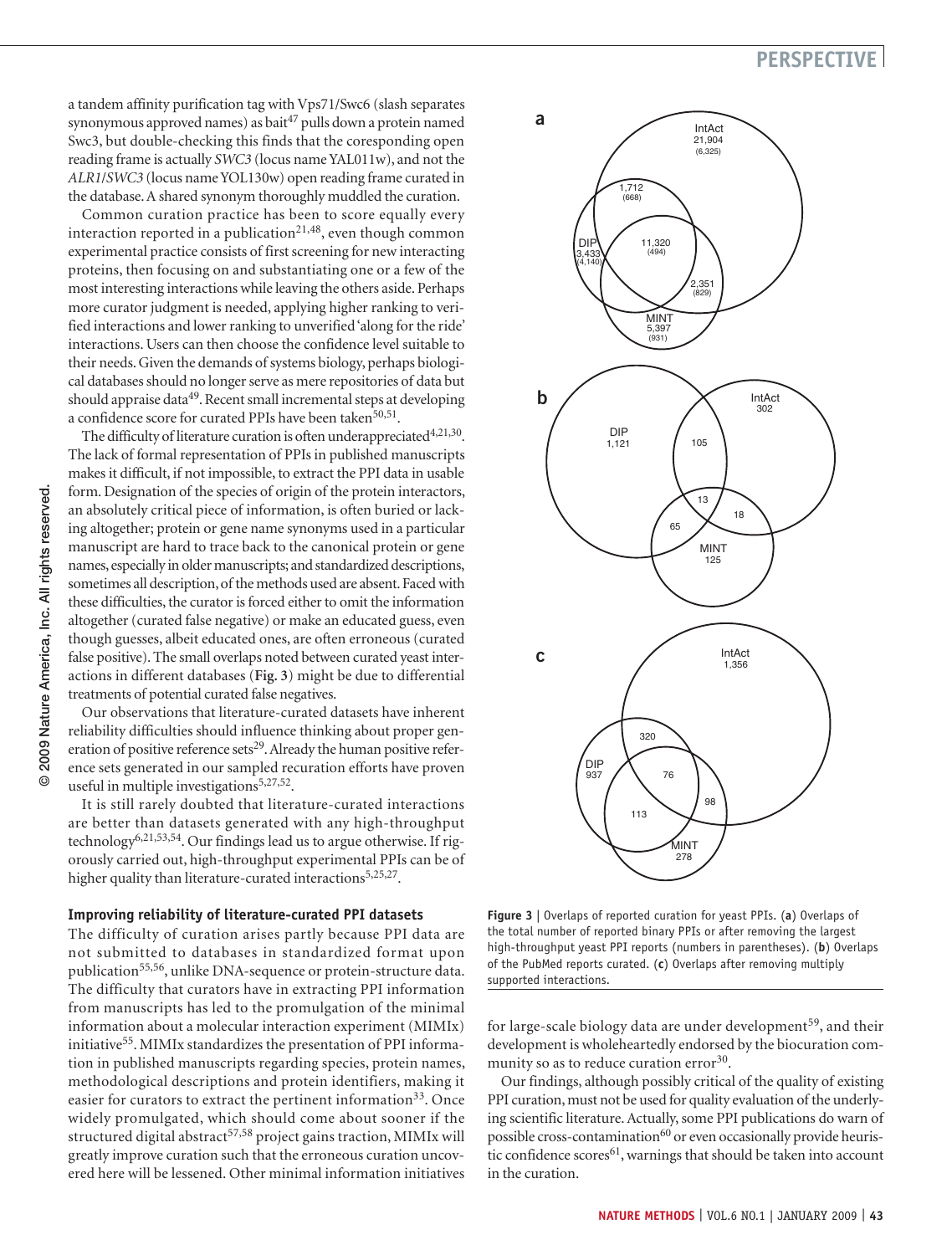|  | Table 2   Summary of curation results for human and Arabidopsis |  |  |  |  |  |  |
|--|-----------------------------------------------------------------|--|--|--|--|--|--|
|--|-----------------------------------------------------------------|--|--|--|--|--|--|

| Sampled dataset             | <b>Interaction units</b>                     | Curation units <sup>a</sup>                   |
|-----------------------------|----------------------------------------------|-----------------------------------------------|
| Human LC-multiple           | Correct: 172 (91.5%)<br>Incorrect: 16 (8.5%) | Correct: 362 (62%)<br>Incorrect: 223 (38%)    |
| Human literature<br>sampled | Correct: 88 (55%)<br>Incorrect: 72 (45%)     | Correct: 88 (55%)<br>Incorrect: 72 (45%)      |
| Arabidopsis                 | Correct: 94 (94%)<br>Incorrect: $6(6%)$      | Correct: 201 (89.3%)<br>Incorrect: 24 (10.7%) |

**<sup>a</sup>**For human a curation unit is an interaction reported in one publication regardless of the number of databases curating the interaction. An interaction reported in three distinct manuscripts and curated in two databases represents three curation units. For *Arabidopsis* a curation unit is an interaction reported in one publication or one database. An interaction reported in three distinct manuscripts and with all three curated in the two *Arabidopsis* PPI databases represents six curation units.

### **Curation protocols**

**Yeast PPI recuration.** For each randomly selected protein pair, we read in detail the reporting manuscript (text, figures and supporting information), searching for all supporting information about the presumed interaction. We answered five questions for each protein pair. (i) Is there any information in the manuscript that supports the interaction? (ii) Has the experiment supporting the interaction been done at low throughput? As the perception persists that lowthroughput experiments have greater reliability<sup>21</sup>, knowing this is important. (iii) Are the interacting proteins mentioned together in the text? Lack of co-citation indicates that the authors did not actually focus on that particular interaction. (iv) Is the interaction supported by multiple methods? (v) Is the interaction likely direct? That is, did the method(s) used gauge binary interaction or membership in the same complex?Lastly, we assigned to each interacting pair an overall score of 0 (no confidence: no mention of the interacting pair, negative answer to the other four questions), 1 (low confidence: interacting pair is mentioned but the interaction is not substantiated by alternative methods) or 2 (high confidence: multiple validations by alternative methods).

Two different curators independently curated and scored all interactions. A third independent curator resolved the few scoring conflicts.

**Human PPI recuration.** We compiled the human PPI dataset as previously described<sup>31</sup>. First, we classified the method codes used by each database as binary (for example, two hybrid methods) or indirect (for example, co-affinity purification)<sup>25</sup>. Then, we selected only protein interactions with binary support for subsequent analysis $31$ . The multiply supported literature-curated dataset comprised 585 curation units (**Table 2**) representing 188 PPIs, each reported in two or more publications and curated in two or more PPI databases. The dataset randomly selected from the full human literature-curated dataset<sup>31</sup> comprised 240 curation units representing 188 PPIs.

The types of information we collected during recuration were: the gene symbols and GeneID of each interactor; the associated PubMed identifier; the name and the identifier number of the interaction assay following the standard 'interaction detection method' vocabulary implemented in Proteomics Standards Initiative–Molecular Interactions<sup>34</sup>; the region of each protein used for the interaction assay (marked full-length if the entire protein sequence was used); the species for each interacting protein; and clarifying free-text comments used by the curator when needed. Interpretative fields included; an assessment of whether the interaction was bona fide, that is, not erroneous; an assessment of whether the interaction was indeed binary; and an error field, using a simple controlled vocabulary to classify erroneous curation units such as 'wrong protein', 'wrong species', 'no binding experiment', 'no binding partner' (interaction between the proteins is not shown), 'indirect' (no direct interaction is shown), 'redundant PubMed identifier' (some manuscripts (usually crystallographic structure determination manuscripts) have two distinct PubMed identifier





**c**

Percentage of all literature-sampled

**Figure 4** | Summary of recuration results. (**a**) Confidence scores of 100 interacting pairs randomly drawn from the yeast literaturecurated dataset supported by only a single publication. Score 0: erroneous, not reported in the associated publication; score 1: reported in the associated publication but not verified; score 2: reported and verified. (**b**) Recuration results of the literaturecurated sample for human PPIs reported in multiple publications. Proportion of correct and erroneous curation units (left) and a distribution of different types of curation errors (right). (**c**) Summary of curation results of randomly sampled sets from human literature-curated interacting pairs reported in a single publication. Correct and erroneous curation units (left); distribution of different types of curation errors (right).

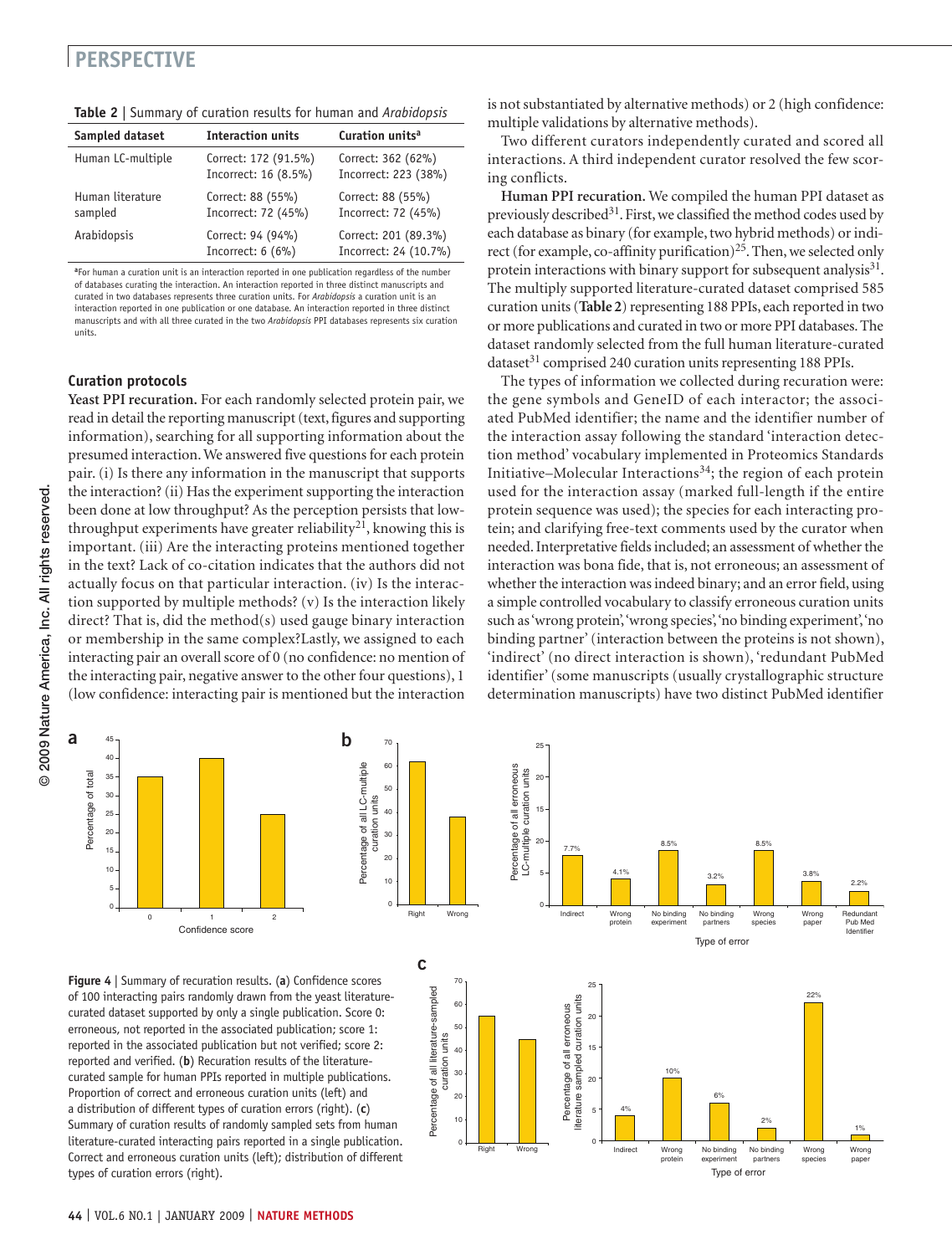numbers in PPI databases, and thus do not constitute two distinct manuscripts supporting an interaction).

If there was no information about the region of the protein responsible for the interaction, then the default we used was the full-length protein. If the species of the interacting proteins was not stated in a manuscript, a distressingly common occurrence, our default was to record the species as human. Thus, many interactions that did not involve human proteins might have been curated as human, so we may have underestimated the actual error rate. If the interaction was legitimate but one or the other protein partner was a species other than human, then we did not call this interaction bona fide. An interaction supported by multiple methods had to have just one bona fide and binary method to be recorded as legitimate; other methods apart from this one could be not binary or erroneous and not affect the final scoring.

Generally, we labeled yeast two-hybrid and other protein complementation assays as well as structural determinations as binary. We considered immunoprecipitation and co-affinity purification methodologies done *in vivo* that assess membership in the same complex not binary, whereas we considered those done *in vitro* with, for example, recombinant proteins as binary. If a tagged protein was heterologously expressed in a cell to pull down endogenous proteins, then we called such an interaction not binary. However, if both proteins of an interacting pair were heterologously expressed in a cell and shown to interact by, for example, pull down, then we considered such an interaction binary, as it is unlikely that an endogenous host protein mediates the interaction between the two heterologous proteins. If a co-immunoprecipitation done *in vivo* occurred in both orientations (protein A immunoprecipitation pulls down protein B and protein B immunoprecipitation pulls down protein A), then we judged this interaction as binary. As experimental procedures are often not described in sufficient detail to allow judgment of binary interaction, consistent policies in this regard were difficult to achieve.

Usually, we considered structural determinations to be binary, except for protein complexes of more than two proteins in which the interacting protein pairs did not actually contact each other in the solved structure. We scored solved structures that required a small third entity for crystal formation (for example, GTP, phosphatidylinositol) as binary, even though the interaction does not occur unless the small molecule is present.

A particular curation unit could have more than one error, though we counted only the most prominent error.

*Arabidopsis* **PPI recuration.** For *Arabidopsis*, we defined highconfidence interactions as those supported by two manuscripts or by two databases. In the initial search space of an ongoing *Arabidopsis* interactome mapping project, we collected 100 such interactions. We chose the union (or) instead of the intersection (and) for *Arabidopsis*, in contrast to human, so that a sufficiently sized sample of interactions was available. Otherwise, curation policies were as for human, including the error codes, but adding the name and the identifier of the 'participant identification method' vocabulary implemented in PSI-MI<sup>34</sup>.

*Note: Supplementary information is available on the Nature Methods website.*

#### **ACKNOWLEDGMENTS**

This work was supported by US National Human Genome Research Institute grants R01 HG001715 to M.V. and F.P.R., P50 HG004233 to M.V. and R01 HG003224 to F.P.R. by funds from the W.M. Keck Foundation to M.V. by an award (DBI-0703905) from the National Science Foundation to M.V., J.R.E. and D.E.H. and by Institute Sponsored Research funds from the Dana-Farber Cancer Institute Strategic Initiative to M.V. and CCSB. is a Chercheur Qualifié Honoraire from the Fonds de la Recherche Scientifique (FRS-FNRS, French Community of Belgium). We thank all members of CCSB for constructive discussions.

#### **Published online at http://www.nature.com/naturemethods/ Reprints and permissions information is available online at http://npg.nature.com/reprintsandpermissions/**

- 1. Cusick, M.E., Klitgord, N., Vidal, M. & Hill, D.E. Interactome: Gateway into systems biology. *Hum. Mol. Genet.* **14**, R171–R181 (2005).
- 2. Bader, S., Kuhner, S. & Gavin, A.C. Interaction networks for systems biology. *FEBS Lett.* **582**, 1220–1224 (2008).
- 3. Vidal, M. Interactome modeling. *FEBS Lett.* **579**, 1834–1838 (2005).
- 4. Roberts, P.M. Mining literature for systems biology. *Brief. Bioinform.* **7**, 399–406 (2006).
- 5. Venkatesan, K. *et al.* An empirical framework for binary interactome mapping. *Nat. Methods* **6**, 83–90 (2008).
- 6. Stumpf, M.P. *et al.* Estimating the size of the human interactome. *Proc. Natl. Acad. Sci. USA* **105**, 6959–6964 (2008).
- 7. Yu, H. *et al.* High-quality binary protein interaction map of the yeast interactome network. *Science* **322**, 104–110 (2008).
- 8. Parrish, J.R., Gulyas, K.D. & Finley, R.L. Jr. Yeast two-hybrid contributions to interactome mapping. *Curr. Opin. Biotechnol.* **17**, 387–393 (2006).
- Ito, T. *et al.* Roles for the two-hybrid system in exploration of the yeast protein interactome. *Mol. Cell. Proteomics* **1**, 561–566 (2002).
- 10. Köcher, T. & Superti-Furga, G. Mass spectrometry-based functional proteomics: from molecular machines to protein networks. *Nat. Methods* **4**, 807–815 (2007).
- 11. Suter, B., Kittanakom, S. & Stagljar, I. Interactive proteomics: what lies ahead? *Biotechniques* **44**, 681–691 (2008).
- 12. Tarassov, K. *et al.* An in vivo map of the yeast protein interactome. *Science* **320**, 1465–1470 (2008).
- 13. Garrels, J.I. YPD–A database for the proteins of *Saccharomyces cerevisiae. Nucleic Acids Res.* **24**, 46–49 (1996).
- 14. Hong, E.L. *et al.* Gene Ontology annotations at SGD: new data sources and annotation methods. *Nucleic Acids Res.* **36**, D577–D581 (2008).
- 15. Swarbreck, D. *et al.* The *Arabidopsis* Information Resource (TAIR): gene structure and function annotation. *Nucleic Acids Res.* **36**, D1009–D1014 (2007).
- 16. Pagel, P. *et al.* The MIPS mammalian protein-protein interaction database. *Bioinformatics* **21**, 832–834 (2005).
- 17. Bader, G.D., Betel, D. & Hogue, C.W. BIND: the Biomolecular Interaction Network Database. *Nucleic Acids Res.* **31**, 248–250 (2003).
- 18. Salwinski, L. *et al.* The Database of Interacting Proteins: 2004 update. *Nucleic Acids Res.* **32**, D449–D451 (2004).
- 19. Chatr-aryamontri, A. *et al.* MINT: the Molecular INTeraction database. *Nucleic Acids Res.* **35**, D572–D574 (2007).
- 20. Kerrien, S. *et al.* IntAct–open source resource for molecular interaction data. *Nucleic Acids Res.* **35**, D561–D565 (2007).
- 21. Reguly, T. *et al.* Comprehensive curation and analysis of global interaction networks in *Saccharomyces cerevisiae. J. Biol.* **5**, 11 (2006).
- 22. Mishra, G.R. et al. Human protein reference database-2006 update. *Nucleic Acids Res.* **34**, D411–D414 (2006).
- 23. Myers, C.L., Barrett, D.R., Hibbs, M.A., Huttenhower, C. & Troyanskaya, O.G. Finding function: evaluation methods for functional genomic data. *BMC Genomics* **7**, 187 (2006).
- 24. Mika, S. & Rost, B. Protein-protein interactions more conserved within species than across species. *PLoS Comput. Biol.* **2**, e79 (2006).
- 25. Simonis, N. *et al.* Empirically-controlled mapping of the *Caenorhabditis elegans* protein-protein interaction network. *Nat. Methods* **6**, 47–54 (2008).
- 26. Jansen, R. & Gerstein, M. Analyzing protein function on a genomic scale: the importance of gold-standard positives and negatives for network prediction. *Curr. Opin. Microbiol.* **7**, 535–545 (2004).
- 27. Braun, P. *et al.* An experimentally derived confidence score for binary protein-protein interactions. *Nat. Methods* **6**, 91–97 (2008).
- 28. Bader, G.D. & Hogue, C.W. Analyzing yeast protein-protein interaction data obtained from different sources. *Nat. Biotechnol.* **20**, 991–997 (2002).
- 29. Ramírez, F., Schlicker, A., Assenov, Y., Lengauer, T. & Albrecht, M. Computational analysis of human protein interaction networks. *Proteomics* **7**, 2541–2552 (2007).
- 30. Howe, D. *et al.* The future of biocuration. *Nature* **455**, 47–50 (2008).
- 31. Rual, J.F. *et al.* Towards a proteome-scale map of the human protein-protein interaction network. *Nature* **437**, 1173–1178 (2005).